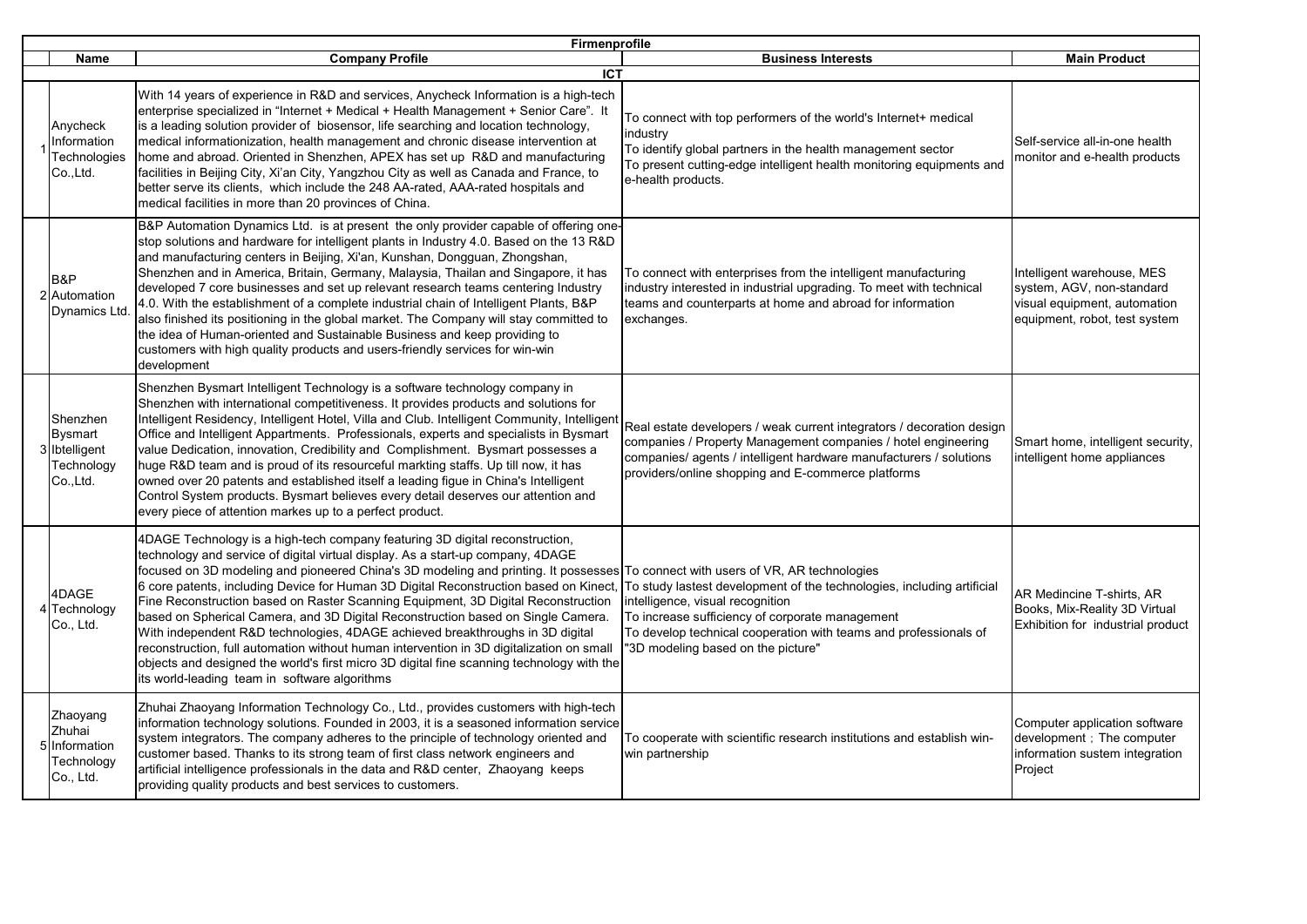| Zhuhai South<br>Integrated<br>6 Circuit Design<br>Service<br>Center | South Integrated Circuit Design Service Center is a non-profit organization, jointly<br>founded by the Commission of Economy and Information of Guangdong Province and<br>the Information Industry Administration of Zhuhai City in 2004, with a view to facilitating<br>the establishment of the province's IC design technology platform. The Center took a<br>landmass of 1,300 square meters and is now the industrial base of IC design and<br>production in Guangdong Province. It was divided into eight functional sectors (i.e.<br>EDA design, chip testing, training, product display, conference, computer control,<br>administration and VIP launge) and is the leading provider of technological support in<br>R&D, technical consultation, personnel training as well as systematic promotion for the<br>IC design industry in Guangdong (except for Shenzhen City).                                                                                                                                                                     | Providing a professional platform includes technical achievement-<br>product trasition, commercialization, enterprise operation planning,<br>business model, and | A professional platform of<br>business planning, , design<br>testing and evaluation as well as<br>EDA training and consulting for<br>the industrailization of IC<br>technolog, its marketing and<br>promotion.                                 |
|---------------------------------------------------------------------|--------------------------------------------------------------------------------------------------------------------------------------------------------------------------------------------------------------------------------------------------------------------------------------------------------------------------------------------------------------------------------------------------------------------------------------------------------------------------------------------------------------------------------------------------------------------------------------------------------------------------------------------------------------------------------------------------------------------------------------------------------------------------------------------------------------------------------------------------------------------------------------------------------------------------------------------------------------------------------------------------------------------------------------------------------|------------------------------------------------------------------------------------------------------------------------------------------------------------------|------------------------------------------------------------------------------------------------------------------------------------------------------------------------------------------------------------------------------------------------|
| Zhuhai XH<br>7 Smartcard<br>Co., Ltd.                               | Zhuhai XH Smartcard is a leading provider of smart cards and smart Solutions in<br>finance, telecommunication, transportation and governance. It took XH Smartcard only<br>6 years to obtain creditientals from industrial giants like UnionPay, VISA, MasterCard<br>and SAS. XH Smartcard was credited as a high-tech Company at the provincial level<br>and a Key Technology Center in Corporates named by the Municipality of Zhuhai City.<br>It now has distribution network in over 50 countries throughout Europe, Africa, South<br>America and South East Asia. XH Smartcard is in partnership with over 60<br>telecommunication operators, in addition to its cooperation with banks in 10 countries.<br>As its business expands, XH Smartcard set up facilities for R&D, marketing and<br>manuafacturing in Hong Kong, Sinapore, Panama, the Middle East and South Africa.<br>It ranked third in terms of smart card export in China. Collabration with the world's best<br>team enables XH Smartcard to reach the top level of the industry. | To connect with banks and mobile operators for cooperation in smart<br>cards and smart solutions, including artificial intelligence.                             | SIM cards, bank cards,<br>intelligent system                                                                                                                                                                                                   |
|                                                                     | <b>Electronics</b>                                                                                                                                                                                                                                                                                                                                                                                                                                                                                                                                                                                                                                                                                                                                                                                                                                                                                                                                                                                                                                     |                                                                                                                                                                  |                                                                                                                                                                                                                                                |
| Actions                                                             | Actions is a leading fabless IC design company in China. It provides comprehensive<br>multimedia and mobile internet system-on-a-chip (SoC) for portable consumer<br>electronics. Products range from SoCs, firmware, software, solution development kits<br>(SDK) to detailed specifications of other required components. Its technology solutions<br>enable clients not only to quickly introduce new portable electronics to the mass<br>8 (Zhuhai)Techn market, but to develop new customized solutions in cost effective way through<br>ology Co., Ltd. Actions's open source reference design platform. Oriented in Zhuhai, Actions has<br>opened district offices in Shenzhen, Hongkong SAR, Taipei City and Hefei province as<br>the market expands.                                                                                                                                                                                                                                                                                          | Interests in IC design and IP Core with a focus on Multimedia and<br>communication.                                                                              | Complete product and<br>technology solutions that enable<br>clients not only to quickly<br>introduce new portable<br>consumer electronics to the<br>mass market, but to quicly<br>develop new customized<br>solutions in a cost effective way. |
| <b>APEX</b><br>9 Microelectron<br>cs Co., Ltd.                      | APEX is the world's largest manufacturer and provider of printer cartridge chips and<br>systematic solutions of chip resetting in the aftermarket. It has an R&D team of over<br>200 dedicated professionals to develop state-of-the-art products and secure best<br>supports to the users. In possession of over 310 international patents, APEX stays<br>innovative and users-friendly aims to provide the safest and most comprehensive chip<br>solutions to the cartridge manufacturing community.                                                                                                                                                                                                                                                                                                                                                                                                                                                                                                                                                 | To keep up with the cutting edge technology and to have insights of<br>sufficient corporate management.                                                          | Chips for Ink & Toner Cartridge                                                                                                                                                                                                                |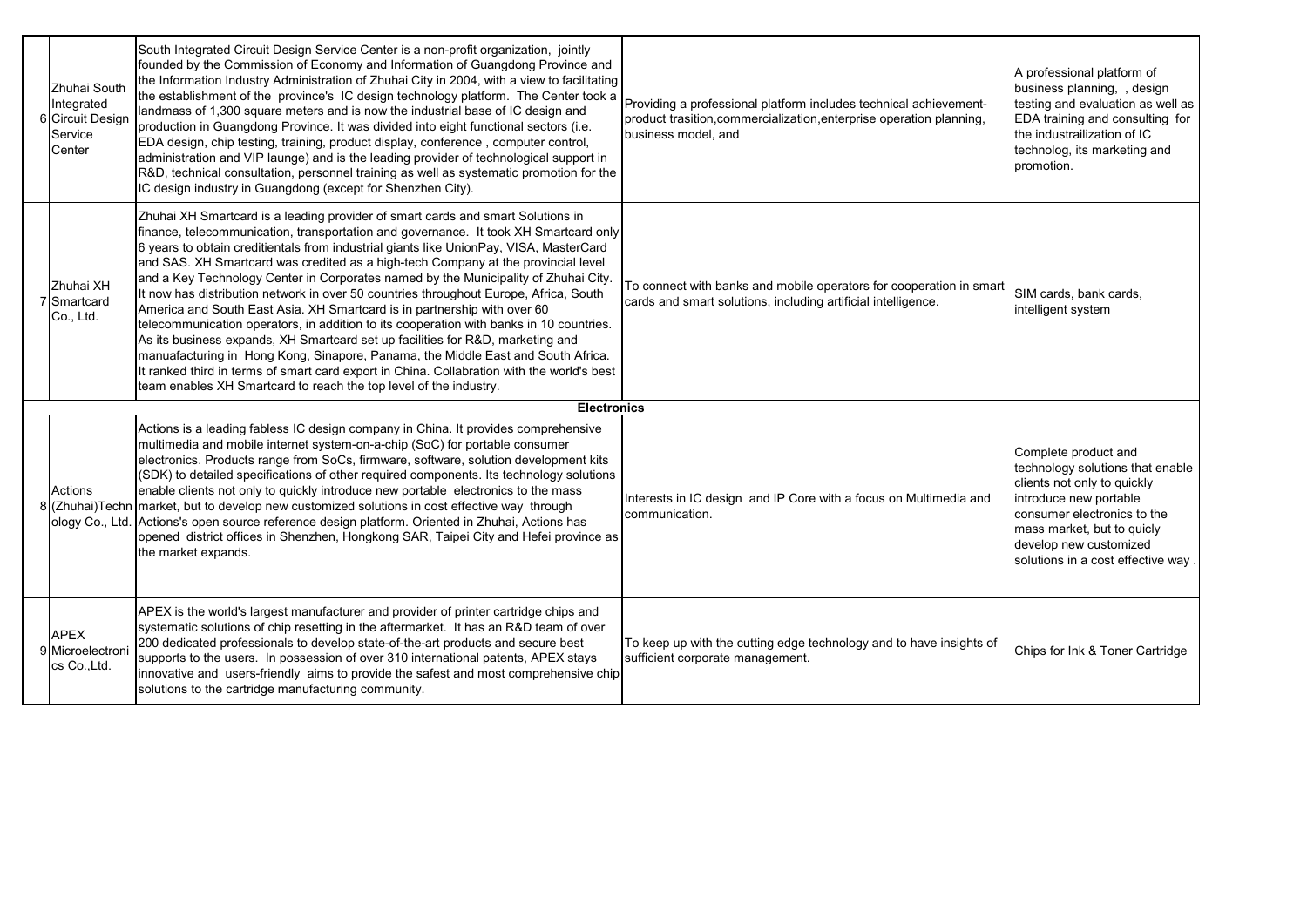| 10 | Shenzhen<br>Qifei<br>Technology<br>Co., Ltd.                               | Shenzhen Prafly Technology Co., Ltd. is a provider of intelligent robot and high-end<br>control system solutions. It focuses on R&D of Smart Retail, WIT120, AI platform and<br>the application solutions for AI Robots in interllectural manufacturing sector. Prafly is<br>committed to the constrction of a user-centered smart society. Its innovation is based<br>on clients' need and provides competitive solutions for the industry. It enables clients to<br>secure success in the intelligent development of the society and contributes to an all<br>round development of the AI collaborative robots. Prafly Research Institute<br>accomodates the core of its R&D team and is consists of laboratories of AI, Visal<br>Image, Multi-dimension sensing, control system and precise machinery. Prafly has<br>been widely used in information security, Smart Retail, WIT 120, internet of vehicles<br>, Intelligent manufacturing, energy efficiency, Beidou navigation and industry<br>information safety. Founded in 2000, Oriented in Futian CBD, Shenzhen, Prafly set up<br>companies and branches in Beijing, Shanghai, Chengdu, Hangzhou, Jinan, Xi'an,<br>Wuhan, Guangzhou, and Fuzhou. Its independent R&D centers in Shenzhen<br>headquarter and Hangzhou, took a total landmass of 20,000 square meters and | To look into the latest development in AI and Smart Retail as well as<br>status quo of the market. To identify partners for productive<br>cooperatin and to present Prafly's AI Robot and Smart Retail<br>products                                                                                                                                                                                                                                                                                                                                                                                                                                                                                                            | Al Robot and Smart Retail                                                                           |
|----|----------------------------------------------------------------------------|----------------------------------------------------------------------------------------------------------------------------------------------------------------------------------------------------------------------------------------------------------------------------------------------------------------------------------------------------------------------------------------------------------------------------------------------------------------------------------------------------------------------------------------------------------------------------------------------------------------------------------------------------------------------------------------------------------------------------------------------------------------------------------------------------------------------------------------------------------------------------------------------------------------------------------------------------------------------------------------------------------------------------------------------------------------------------------------------------------------------------------------------------------------------------------------------------------------------------------------------------------------------------------------------------------------------------------|-------------------------------------------------------------------------------------------------------------------------------------------------------------------------------------------------------------------------------------------------------------------------------------------------------------------------------------------------------------------------------------------------------------------------------------------------------------------------------------------------------------------------------------------------------------------------------------------------------------------------------------------------------------------------------------------------------------------------------|-----------------------------------------------------------------------------------------------------|
| 11 | Zhuhai<br>bonded Zone<br>Hongyang<br>Electronic<br>Technology<br>Co., Ltd. | The research and development laboratory was formally established in Zhuhai Bonded<br>Area on February 9, 2001, and these research and development projects respond<br>rapidly to the increasing demand of diversified digital and optical industries in the<br>globalized market. With an international distribution and service network in more than<br>50 countries around the world, it focuses on production and trading of audio and video<br>parts, communication network peripheral products, wire, satellite and cable<br>equipmenst, fiber products, photoelectric transfer equipments and wireless<br>communication equipment.<br><b>Financing &amp; Investment</b>                                                                                                                                                                                                                                                                                                                                                                                                                                                                                                                                                                                                                                                    | To identify partners for cooperation in electronic accessories and for<br>distributions                                                                                                                                                                                                                                                                                                                                                                                                                                                                                                                                                                                                                                       | Set top box catv/smatv product                                                                      |
|    |                                                                            |                                                                                                                                                                                                                                                                                                                                                                                                                                                                                                                                                                                                                                                                                                                                                                                                                                                                                                                                                                                                                                                                                                                                                                                                                                                                                                                                  |                                                                                                                                                                                                                                                                                                                                                                                                                                                                                                                                                                                                                                                                                                                               |                                                                                                     |
|    | Shenzhen<br>Investment<br>Holdings Co.,<br>Ltd.                            | Established in October 2004, Shenzhen Investment Holdings Co., Ltd. (SIHC) is a new<br>state-owned capital investment and operation company based on three former state-<br>owned assets operation and management companies in Shenzhen. Based on the<br>urban development strategy of Shenzhen, SIHC mainly establishes such three core<br>functions as investment and financing, industrial cultivation and capital operation, acts<br>as a bridge between the government and market, becomes a gathering platform of the<br>innovative element resources and mainly develops such industrial clusters as scientific<br>and technological finance, science park and scientific and technological industry by<br>centering on the technological innovation to serve the modern international innovative<br>urban construction of Shenzhen.<br>As of the end of 2016, it had the registered capital of RMB 23 billion, total assets of<br>about RMB 450 billion, annual business income of about RMB 50 billion and total<br>average profit of RMB 18 billion.                                                                                                                                                                                                                                                                   | We would like to get professional institutional investors with<br>investment experiences in industry, and partner with them to set up<br>Merger &Acquisition fund, to explore the respective M&A<br>opportunities. We would like to partnership with other venture capital<br>institutions who have physical incubators, to form into Sino-Foreign<br>funds, to study into possibilities of taking hold of the incubator or help<br>it move into ShenZhen.<br>We want to bring in projects, which right meets with our strategic<br>development direction.<br>We are looking for a variety of marketing cooperation opportunities<br>such as, partnership development, co-investment, and forming into<br>joint ventures, etc | Real estate, finance, securities,<br>insurance and high-tech<br>investment and guarantee<br>service |
|    | Shenzhen<br>13 Capital Group<br>Co., Ltd.                                  | Shenzhen Capital Group is a venture capital company established by the Shenzhen<br>Municipality in 1999. Investments vary from SMEs, high-tech enterprises capable of<br>independent innovation to start-up companies and enterprises in transformation. Since 17The SCG is interested in Venture Capital projects for equity<br>establishment, it has invested over 26.5 billion RMB in 719 projects, 118 of which got<br>listed in 16 capital markets. Shenzhen Capital is the founder of 80 government-led<br>funds with a total capital of 23.3 billion RMB and a IRR of 40.32%. It also handles<br>commercial funds, sino-foreign joint venture funds and set up the Hotland Innovation<br>Asset Managemen, a public fund wholly owned by SCG.                                                                                                                                                                                                                                                                                                                                                                                                                                                                                                                                                                              | investment in the overseas market.<br>2./The SCG also hopes to connect with leading equity investment<br>practitioners and wealth management agencies                                                                                                                                                                                                                                                                                                                                                                                                                                                                                                                                                                         | Equity investment and Value-<br><b>Added Services</b>                                               |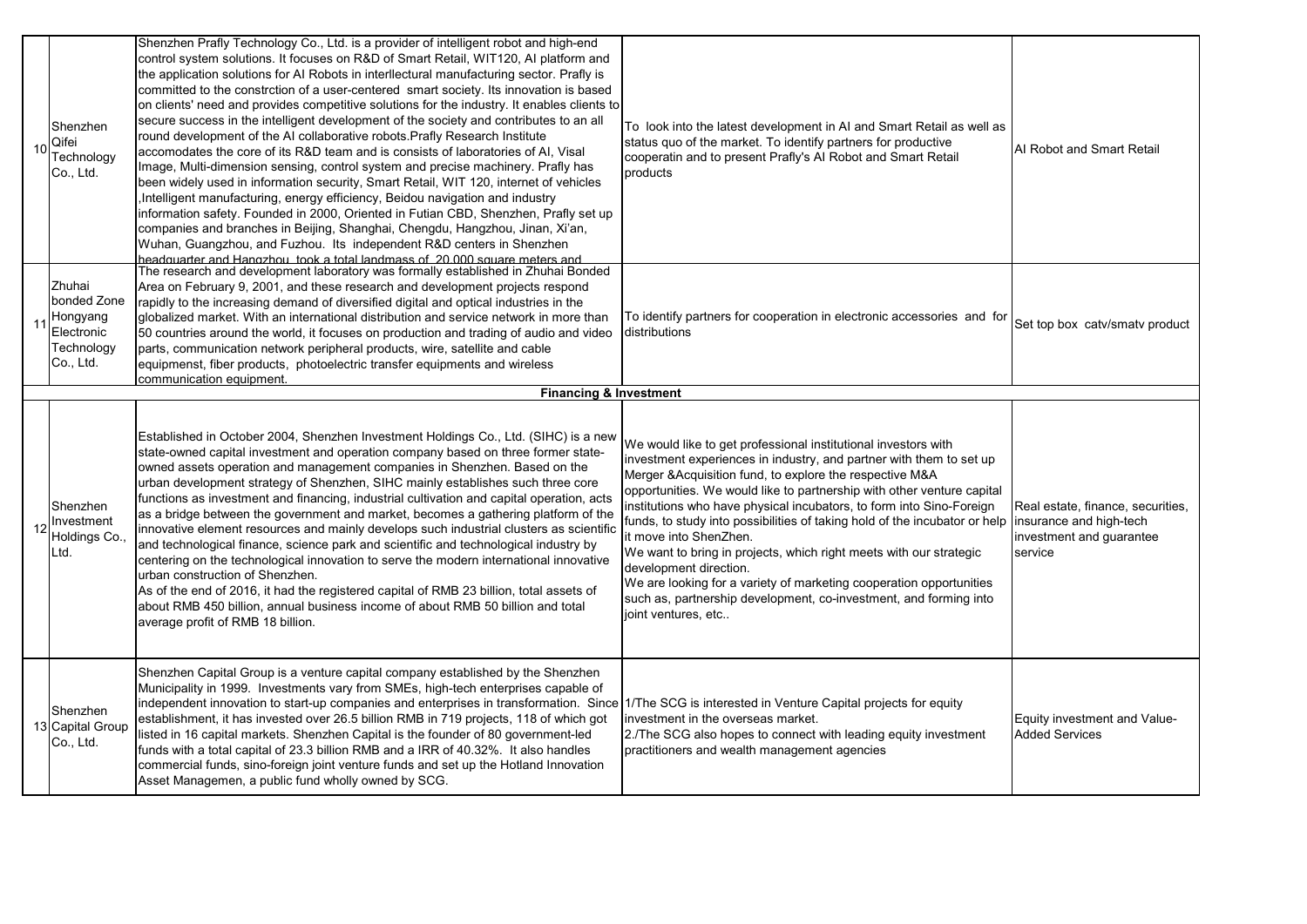| Shenzhen HTI<br>Group Co., Ltd.                                                                    | Founded in 1994 with a registered capital of 70 million US dollars. Once a professional<br>institution set up by the government to address financial needs for small and medium-<br>sized enterprises of technology, now a AAA rated company in the capital market. One<br>of the first in Shenzhen and China at large to engage in venture capital.<br>2 decades of services to technology companiese of small and medium size, out of<br>which rose giants like Huawei, BYD, Skyworth, Han's Laser and Hytera. 216 listed<br>clients dubbed 'the HTI Club' by the media in the capital market.                                                                                                                                                                                                                                      | Interests in Information technology, intelligent manufacturing, and<br>areas related to new energy and new materials. Looking for new<br>opportunities to combine technology and capital.                                                                                                                                                                                                                                                                                                                                                                                                                                                                                      | Financing Guarantee, Venture<br>Capital Investment                                                                                                                                                                                                                              |
|----------------------------------------------------------------------------------------------------|---------------------------------------------------------------------------------------------------------------------------------------------------------------------------------------------------------------------------------------------------------------------------------------------------------------------------------------------------------------------------------------------------------------------------------------------------------------------------------------------------------------------------------------------------------------------------------------------------------------------------------------------------------------------------------------------------------------------------------------------------------------------------------------------------------------------------------------|--------------------------------------------------------------------------------------------------------------------------------------------------------------------------------------------------------------------------------------------------------------------------------------------------------------------------------------------------------------------------------------------------------------------------------------------------------------------------------------------------------------------------------------------------------------------------------------------------------------------------------------------------------------------------------|---------------------------------------------------------------------------------------------------------------------------------------------------------------------------------------------------------------------------------------------------------------------------------|
| Shenzhen<br>Small &<br>Medium<br>Enterprises<br>Credit<br>Finacing<br>Guarantee<br>Group Co., Ltd. | The Shenzhen SME Credit Financing Guarantee is a professional financing guarantee<br>institution founded by the Municipal Government of Shenzhen on Dec. 28, 1999. With<br>a registerd capital of 1.8 billion RMB, approximately 280 million US Dollars, it is one of<br>the earlest AAA-rated guanrantee Institutions in China Mainland and was rated AA+ in<br>the capital market. It focuses on high-end service to SMEs and granted guarantee for<br>loans of over 200 billion RMB, approximately 29 billion US Dollars to over 20,000<br>projects since its establishment. As a leading figure in China's financing industry, it was a professional financial institution and resourceful partner, as 204 of<br>credited as Model for Public Services to SMEs by the Ministry of Industry and<br>Information Technology in 2013. | To invest in VC projects: with years of experience in VC fundraising,<br>SZCGC is open to opportunities of VC equity investment outside<br>Chna. To attract equity investment to local VC projects: SZCGC may<br>assist foreign capital to enter local market for equipty investment and<br>IPO of High-Tech companies, the growth of which quickly multiplies,<br>thanks to the enabling policies of Shenzhen Government.<br>To bridge investment and financing: the company proved itselt to be<br>its clients went public successfuly since its estblishment. Its expertise<br>and network can be of enormous value to foreign investors interestd<br>in equity investment. | The Shenzhen SME Credit<br>Financing Guarantee provides<br>comprehensive finacing services<br>ranging from loan guarantee,<br>L/G, bond quarantee, loan of<br>mandate, mircrocredit, pawn,<br>investment, IPO finacing to<br>entrusted review, finacial<br>consulting, and P2P. |
|                                                                                                    | <b>Energy &amp; Environmental Protection</b>                                                                                                                                                                                                                                                                                                                                                                                                                                                                                                                                                                                                                                                                                                                                                                                          |                                                                                                                                                                                                                                                                                                                                                                                                                                                                                                                                                                                                                                                                                |                                                                                                                                                                                                                                                                                 |
| Shentou<br>Environmental<br>Technology<br>Co.Ltd.                                                  | Shentou Enviromental Technology is the first professional hazardous waste treatment<br>company in China. It is capable of collecting and disposing 41 out of 49 categories of<br>wastes in the National List of Hazardous Waste. Its annual disposing capacity is<br>estimated at 351,300 tons. It took the Shentou Environment 30 years to grown into a<br>company with1,000 employees and a net asset of 1.235 billion RMB by the end of<br>2014. It is responsible for collecting and treating more than 60% of Shenzhen's<br>industrial waste.                                                                                                                                                                                                                                                                                    | To develop distribution partners of new technologies and devices in<br>industrial waste treatment and comprehensive utilization, as well as<br>copper salts products, such as Superior grade pure copper<br>sulfate\Industrial grade copper sulfate\Industrial copper oxide\Basic<br>copper carbonate.<br>To connect with interested parties for investment and R&D                                                                                                                                                                                                                                                                                                            | Technology and devices for<br>copper salt and industrial waste<br>disposal.<br>Services of industrial waste<br>disposal                                                                                                                                                         |
| Shenzhen<br>Zhong Jian<br>17 South<br>Environment<br>Co., Ltd.                                     | Shenzhen Zhong Jian South Environment was founded in 2003 and finished capital<br>resturcting in 2016. Credited as a hi-tech company at both the municipal and state<br>levels, it was the first to lauch the Solution for Air Micropollution and develop relevant<br>products in China. In possession of 20 patents, South Environment specializes in<br>control and treatment of PM 2.5, Formaldehyde (HCHO), Benezeme and VOC and is<br>home to the only laboratory for Micropollution Examination and Control in South China.                                                                                                                                                                                                                                                                                                     | To connect with professional exhibition organizers, including<br>Hannover Messe Exhibition company, Munich Exhibition Company,<br>Stuttgart Exhibition Company, Frankfurt Exhibition Company, the<br>Information and Communications Technology Association of<br>Germany, the Bahrain International Exhibition Center and trade<br>promotion agencies in Estonia                                                                                                                                                                                                                                                                                                               | Purification Project and Air Filter                                                                                                                                                                                                                                             |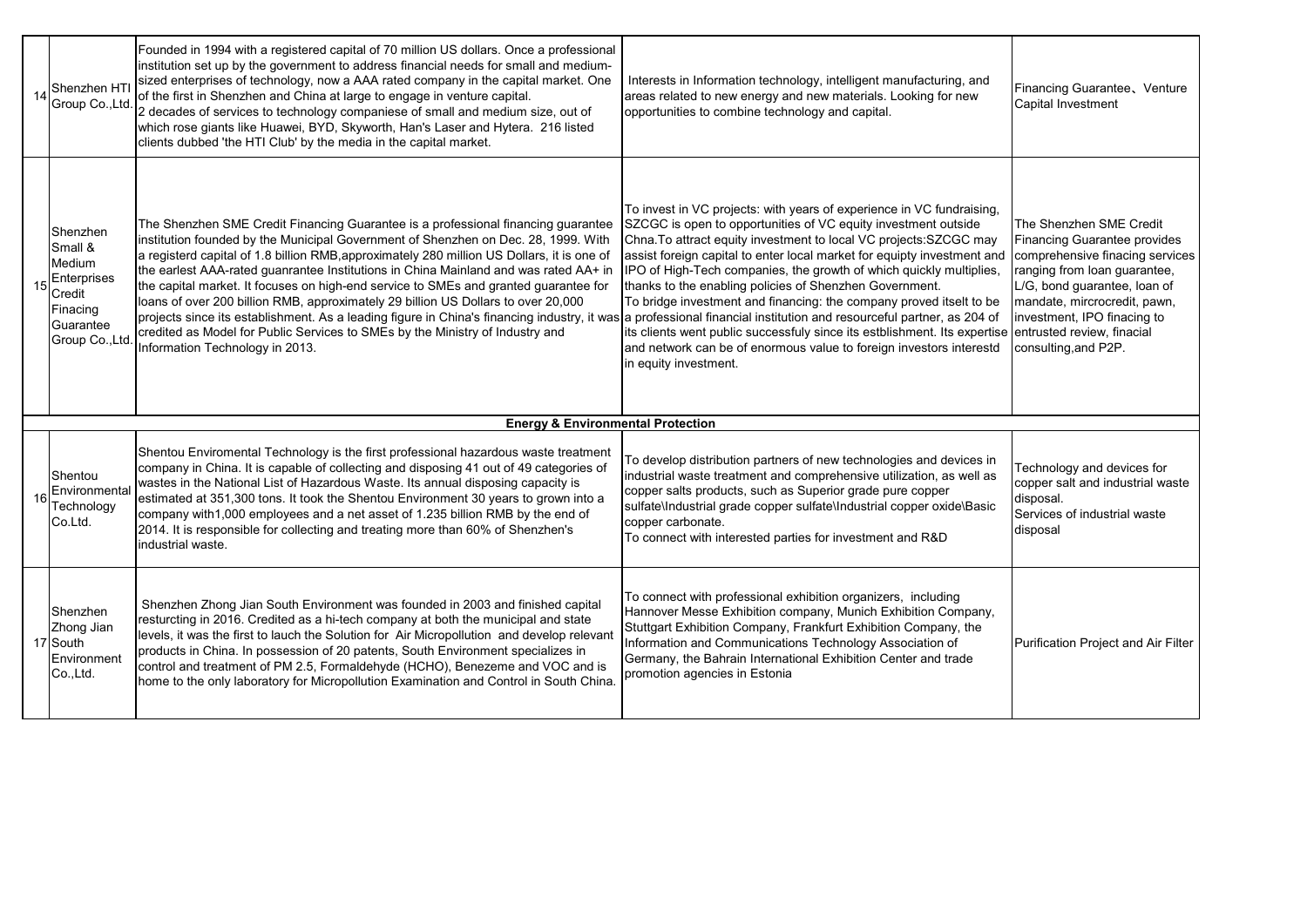| Zhuhai<br>Shentong<br><b>Electic Energy</b><br>18 Management<br>Limited<br>Liability<br>Company | Invested jointly by Synergy Group and Zhuhai Shengdi Technology<br>the Shenzhen Shentong Electronic Bicycle Energy Management was established with<br>a registered capital of 100 million RMB. It is a limited liability company with joint<br>investment from China mainland, Taiwan, Hong Kong and Macao. Its business ranges<br>from energy management of electric bicycles, sales and rental of electric bicycles,<br>batteries, and large-scale equipment, to technical consulting and service.                                                                                                                                                                                                                                                                                                                                                                                                                                                                                                                                                                                                                                                                                                                                        | For cooperation opportunities in new energy materials and R&D of<br>battery energy storage                                                                                                                                                                                                                                                                                                                                                                                                                                                                                                                                    | Battery, Electric bicycle rental                                                                                                                               |
|-------------------------------------------------------------------------------------------------|---------------------------------------------------------------------------------------------------------------------------------------------------------------------------------------------------------------------------------------------------------------------------------------------------------------------------------------------------------------------------------------------------------------------------------------------------------------------------------------------------------------------------------------------------------------------------------------------------------------------------------------------------------------------------------------------------------------------------------------------------------------------------------------------------------------------------------------------------------------------------------------------------------------------------------------------------------------------------------------------------------------------------------------------------------------------------------------------------------------------------------------------------------------------------------------------------------------------------------------------|-------------------------------------------------------------------------------------------------------------------------------------------------------------------------------------------------------------------------------------------------------------------------------------------------------------------------------------------------------------------------------------------------------------------------------------------------------------------------------------------------------------------------------------------------------------------------------------------------------------------------------|----------------------------------------------------------------------------------------------------------------------------------------------------------------|
|                                                                                                 | <b>Others</b>                                                                                                                                                                                                                                                                                                                                                                                                                                                                                                                                                                                                                                                                                                                                                                                                                                                                                                                                                                                                                                                                                                                                                                                                                               |                                                                                                                                                                                                                                                                                                                                                                                                                                                                                                                                                                                                                               |                                                                                                                                                                |
|                                                                                                 | BGI was founded in 1999 with the vision of using genomics to benefit mankind and has<br>since become the largest genomic organization in the world. With a focus on research<br>and applications in the healthcare, agriculture, conservation, and environmental fields,<br>BGI has a proven track record of innovative, high profile research, which has generated<br>over 2,137 publications, many in top-tier journals such as Nature and Science. BGI's<br>distinguished achievements have made a significant contribution to the development of Looking for collaboration in research and applications in the BGISEQ<br>19 BGI Shenzhen genomics throughout the world. BGI's goal is to make state-of-the-art genomics highly<br>accessible to the global research community and clinical markets by integrating the<br>industry's broadest array of leading technologies, including BGI's own BGISEQ<br>sequencing platform, economies of scale, and expert bioinformatics resources. BGI<br>also offers a wide portfolio of transformative genetic testing products across major<br>diseases, enabling medical providers and patients worldwide to realize the promise of<br>genomics-based diagnostics and personalized healthcare. | sequencing platform, genomics-based diagnostics and personalized<br>healthcare, agriculture, conservation, and environmental fields.                                                                                                                                                                                                                                                                                                                                                                                                                                                                                          | BGISEQ sequencing platform,<br>Sequencing service, genomics-<br>based diagnostics and<br>personalized healthcare,<br>Agricultural breeding and<br>conservation |
| Guangdong<br><b>New</b><br>Technology<br>IMP. & EXP.<br>ZHUHAI<br>Co., Ltd.                     | Guangdong New Technology Import and Export Zhuhai Company, a state- owned<br>enterprise, is entitled to import and export new technology, equipment, material and<br>products since 1986. It is subordinate to Zhu Guang Group Company, a window<br>company" set up by Zhuhai Municipality and focuses on purchase of new machines<br>and technology upgrading. Since establishement, it has witnessed steady growth of<br>business, featuring I&E and intermediary trade of mechanical and electrical product.<br>With a view to expanding the market internationally, the Company is open for global<br>partnership                                                                                                                                                                                                                                                                                                                                                                                                                                                                                                                                                                                                                       | Interests in import and export of new technology, equipment, material<br>and products.                                                                                                                                                                                                                                                                                                                                                                                                                                                                                                                                        | Import and export of new<br>technology, equipment, material<br>and products                                                                                    |
| 21 Panel Display<br>Industry<br>Assocation                                                      | Largest flat panel display industrial association of the biggest influence and the<br>strongest vitality in China. 700 member. Sponsor of the China annual international hi<br>Shenzhen Flat tech fair - FPD Exhibition, the China display (CIDC) International Conference, the<br>China Electronic Information Expo (CITE) and the China international Flat-panel<br>Display Conference. Founder of International Optoelectronics and Display Journal.<br>Provider of a full range of professional services including finance, legal consultation,<br>project application and business investigation, standardization and certification,<br>investment and industry planning.                                                                                                                                                                                                                                                                                                                                                                                                                                                                                                                                                              | To meet with Germany Hannover exhibition company, Munich<br>Exhibition Company, Stuttgart Exhibition Company, Frankfurt<br>Exhibition Company, as well as Germany's Flat Panel Display<br>Industry Association (ICT Association), promotion organization of<br>international trade from Estonia, Bahrain International Exhibition<br>Center. To promote FPD Exhibition, the International Conference<br>China display (CIDC), China Electronic Information Expo (CITE)and<br>China International FPD conference. To identify exhibition agencies<br>forcooperation with German exhibitions, Estonia and Bahrain<br>pavilions. | Professional journals,<br>exhibitions, matchmaking<br>meetings, investment and<br>financing services                                                           |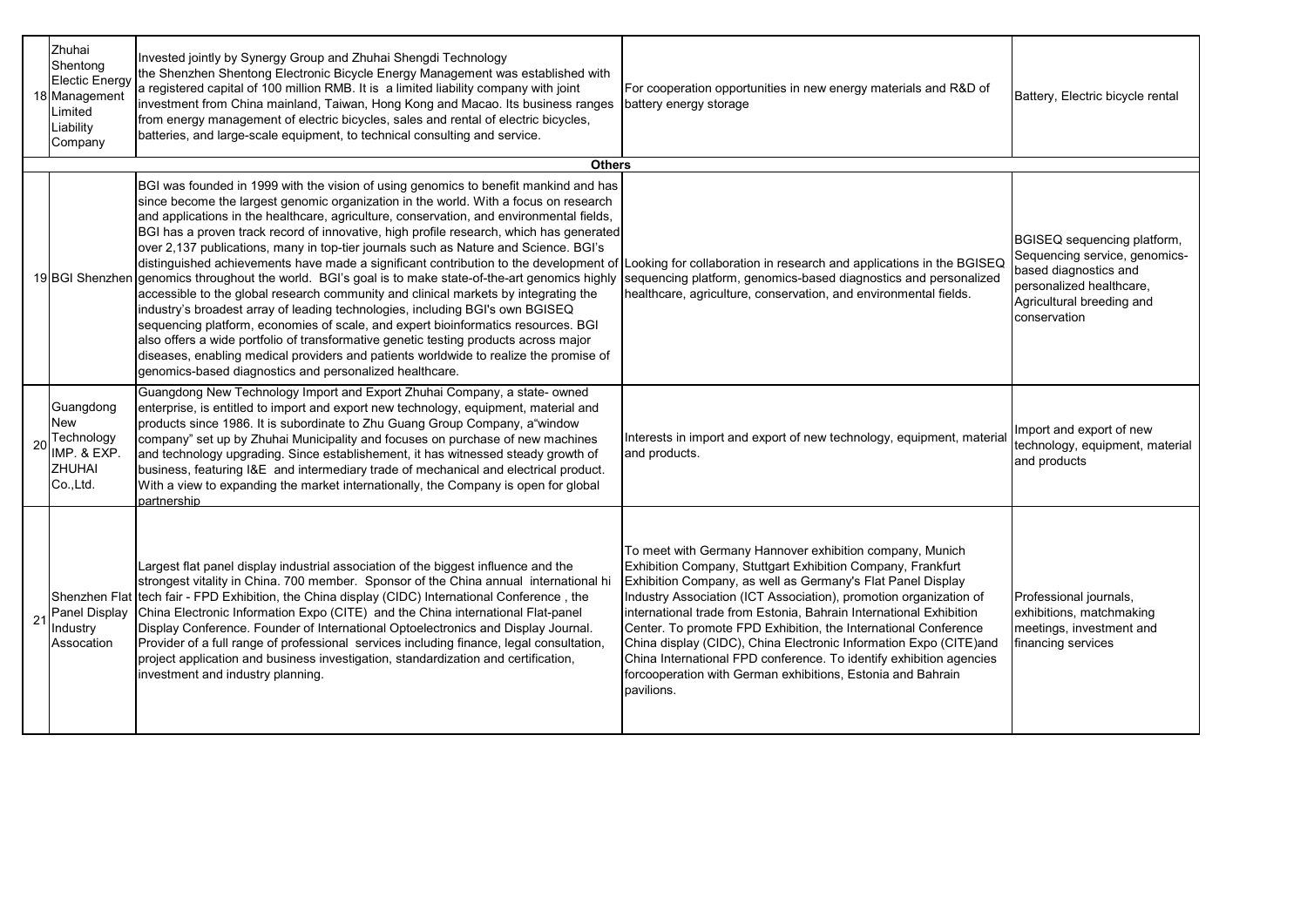|    | Shenzhen<br>22 Nanshan Hi-<br>tech Incubator                      | Shenzhen Nanshan Hi-Tech Incubator is an international incubator established by the<br>Nanshan District government of Shenzhen City in line with Nanshan Big Incubator<br>Strategy. Subordinate to Nanshan Science and Technology Innovation Bureau, it<br>provides comprehensive innovation services to start up companies for the<br>industrialization of scientific development and technologies                                                                                                                                                                                                                                                                                                                                                                                                                                                                | 1. Recommend Nanshan innovation and entrepreneurial environment<br>to attract more overseas talent, high-quality team project located in<br>Nanshan.<br>2. Strengthen communication and cooperation with overseas<br>innovation entrepreneurship service, and learn advanced experience<br>from technology services, in order to improve our service levels.<br>3.Set up communication platform between Nanshan Science and<br>Technology enterprises with overseas business, to promote<br>Nanshan enterprises "going out" and achieve international<br>development.<br>4. Promote Nanshan District enterprise and technology services<br>cooperate with the developed countries and regions, cooperation<br>projects including science and technology research and development<br>projects transfer of scientific and technological achievements. | Science and Technology Service                                                                                                                                                                                                                                                                |
|----|-------------------------------------------------------------------|--------------------------------------------------------------------------------------------------------------------------------------------------------------------------------------------------------------------------------------------------------------------------------------------------------------------------------------------------------------------------------------------------------------------------------------------------------------------------------------------------------------------------------------------------------------------------------------------------------------------------------------------------------------------------------------------------------------------------------------------------------------------------------------------------------------------------------------------------------------------|-----------------------------------------------------------------------------------------------------------------------------------------------------------------------------------------------------------------------------------------------------------------------------------------------------------------------------------------------------------------------------------------------------------------------------------------------------------------------------------------------------------------------------------------------------------------------------------------------------------------------------------------------------------------------------------------------------------------------------------------------------------------------------------------------------------------------------------------------------|-----------------------------------------------------------------------------------------------------------------------------------------------------------------------------------------------------------------------------------------------------------------------------------------------|
| 23 | Shenzhen<br>Urban<br>Transport<br>Planning<br>Center Co.,<br>Ltd. | Founded in 1996. SUTPC is specialized in consulatation for transportation planning<br>and traffic design. Since its establishment, SUTPC had acted as a professional<br>consultancy in the government's decision making related in transportation planning and<br>construction management. SUTPC was rated as a National High-Tech Enterprise and<br>is home to Shenzhen Key Laboratory of Traffic Information and Communication<br>Engineering, a joint project in collaboration with the municipality. The Center<br>possesses Urban Planning Class A Qualification, Engineering Consultancy Class A<br>Qualification and Engineering Design Class B Qualification. 60% of its 500 staff<br>obtained PHD or master degrees. Its cutting-edge technology, business variety and<br>sophisticated facilities made it highly competitive in transportation planning. | Interests in the latest development of intelligent traffic and big data<br>analysis and opportunities to work jointly with high-level<br>professionals and teams from other countries. Focus on hotspot<br>issues like Open Big Data Platform, the application of wisdom road<br>in the traffic collaboration, new traffic tools, and traffic safety platform<br>in the Exhibition. To present the Center for cooperations with<br>institutions at home and abroad.                                                                                                                                                                                                                                                                                                                                                                                 | Services reach macro level.<br>meso level and micro level and<br>range from transportation<br>policies, planning and design to<br>research and desgin of turning<br>traffic, namely rail transit<br>(tramcar etc.), transport<br>informationization and intelligent<br>transportation system. |
|    | Vitalpharms<br>24 Company<br>Limited                              | Vitalpharms was founded by an elite team with 20 years of practices in R&D and<br>marketing of APIs and intermediates for pharmaceutical companies like LIVZON and<br>United Laboratories. It passed its first Good Supply Practice (GSP) certification in 2004<br>and was recertified by the New GSP in 2014. Products include high quality APIs and<br>intermediates for antibiotics, for anti-tumor and for treatment of cardivascular, digestive<br>and respiratory diseases. It is also a certified supplyer of Sartans, Omeprazole,<br>Cephalosoprins and Penems.                                                                                                                                                                                                                                                                                            | To reconnect with clients and establish new business connections                                                                                                                                                                                                                                                                                                                                                                                                                                                                                                                                                                                                                                                                                                                                                                                    | Valsartan, Irbesartan, BCK<br><b>MAP</b>                                                                                                                                                                                                                                                      |